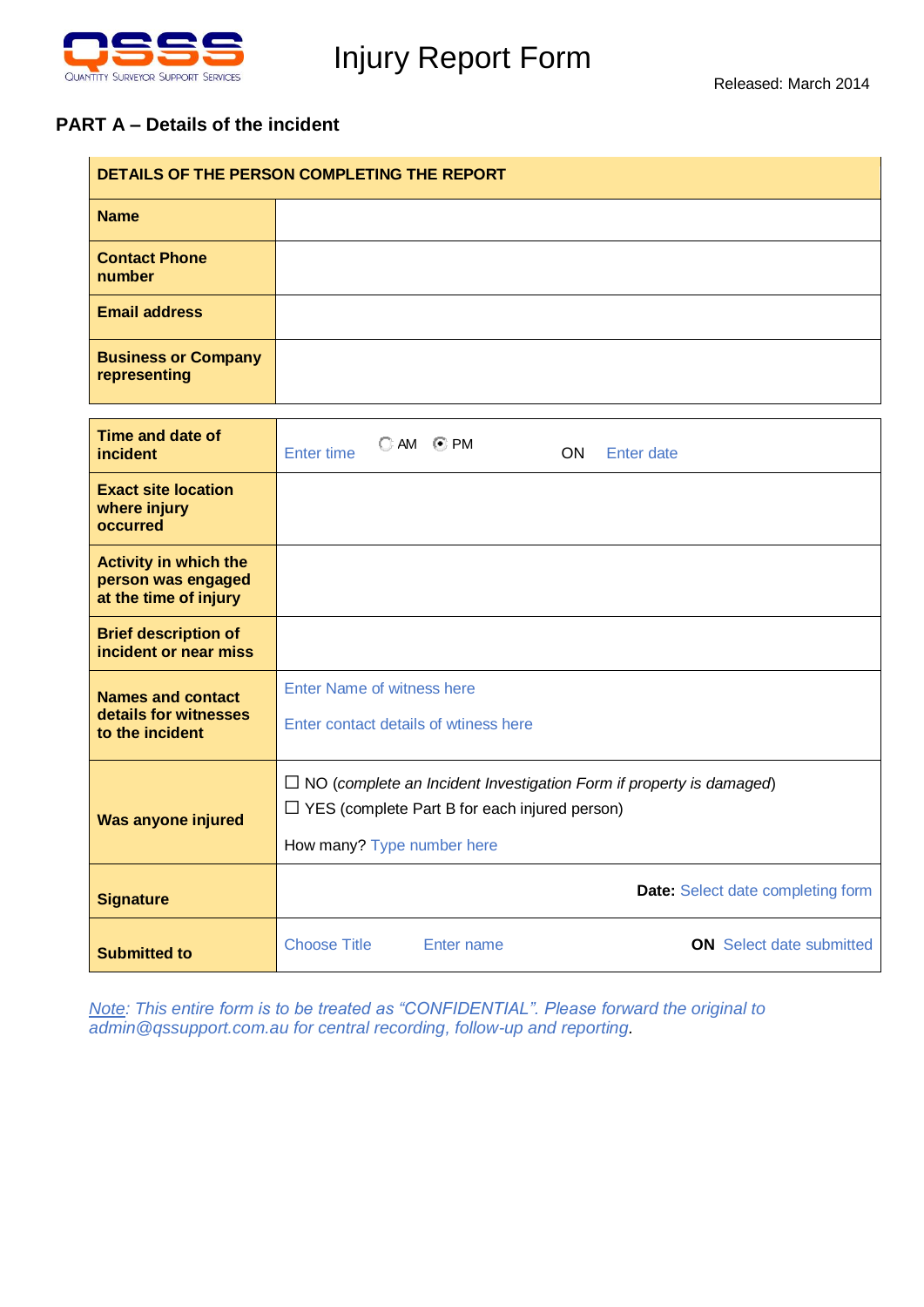

## Injury Report Form

*Note: If more than one person has been injured in this incident, please attach an additional part B for each injured person* 

| <b>PART B - Details of injury</b>                     |                                                                                                                                                                                                                                                                                                                                                                                  |                           |                       |  |
|-------------------------------------------------------|----------------------------------------------------------------------------------------------------------------------------------------------------------------------------------------------------------------------------------------------------------------------------------------------------------------------------------------------------------------------------------|---------------------------|-----------------------|--|
| Details of injured<br>person                          | Name: Enter name here<br>Gender: $\Box$ Male $\Box$ Female<br>Date of Birth: Enter date eg. dd/mm/yy.                                                                                                                                                                                                                                                                            |                           |                       |  |
| <b>Contact Details</b>                                | Work phone<br>Type number<br>Enter email address here<br>Email                                                                                                                                                                                                                                                                                                                   | Home phone<br>Type number | Mobile<br>Type number |  |
| <b>Relationship with</b><br>QSSS                      | $\Box$ QSSS Employee $\Box$ Contractor $\Box$ Visitor $\Box$ Other Enter more detail                                                                                                                                                                                                                                                                                             |                           |                       |  |
| <b>QSSS Employee</b><br><b>Details</b>                | <b>Position Tile Enter text here</b><br>Type of Employment: $\Box$ Full time $\Box$ Part time $\Box$ Casual<br>Will a WorkCover claim be lodged? $\Box$ Yes $\Box$ No $\Box$ Unsure<br>Work cycle: $\Box$ Journey $\Box$ Meal break $\Box$ Work site                                                                                                                             |                           |                       |  |
|                                                       |                                                                                                                                                                                                                                                                                                                                                                                  |                           |                       |  |
| <b>Mechanism of Injury</b><br>(indicate all relevant) | $\Box$ Slip/ trip/ fall $\Box$ Manual handling $\Box$ Body stressing $\Box$ Being hit by falling object<br>$\Box$ Hitting an object/s with part of the body $\Box$ Being hit by moving objects<br>$\Box$ Exposure to heat / radiation / electricity $\Box$ Exposure to biological agent<br>Exposure to Chemical agent $\Box$ Exposure to asbestos $\Box$ Exposure to work stress |                           |                       |  |
|                                                       | Violence $\Box$ Other inappropriate behaviour $\Box$ Other Enter brief explanation here                                                                                                                                                                                                                                                                                          |                           |                       |  |
| Nature of Injury<br>(indicate all relevant)           | $\Box$ Sprain / Strain $\Box$ Fracture $\Box$ Bruising<br>Cuts / Scratch / Abrasion $\Box$ Burn $\Box$ Bite/Sting<br>Electrical shock $\Box$ Concussion $\Box$ Psychological<br>$\Box$ Other Enter brief explanation                                                                                                                                                             |                           |                       |  |

here